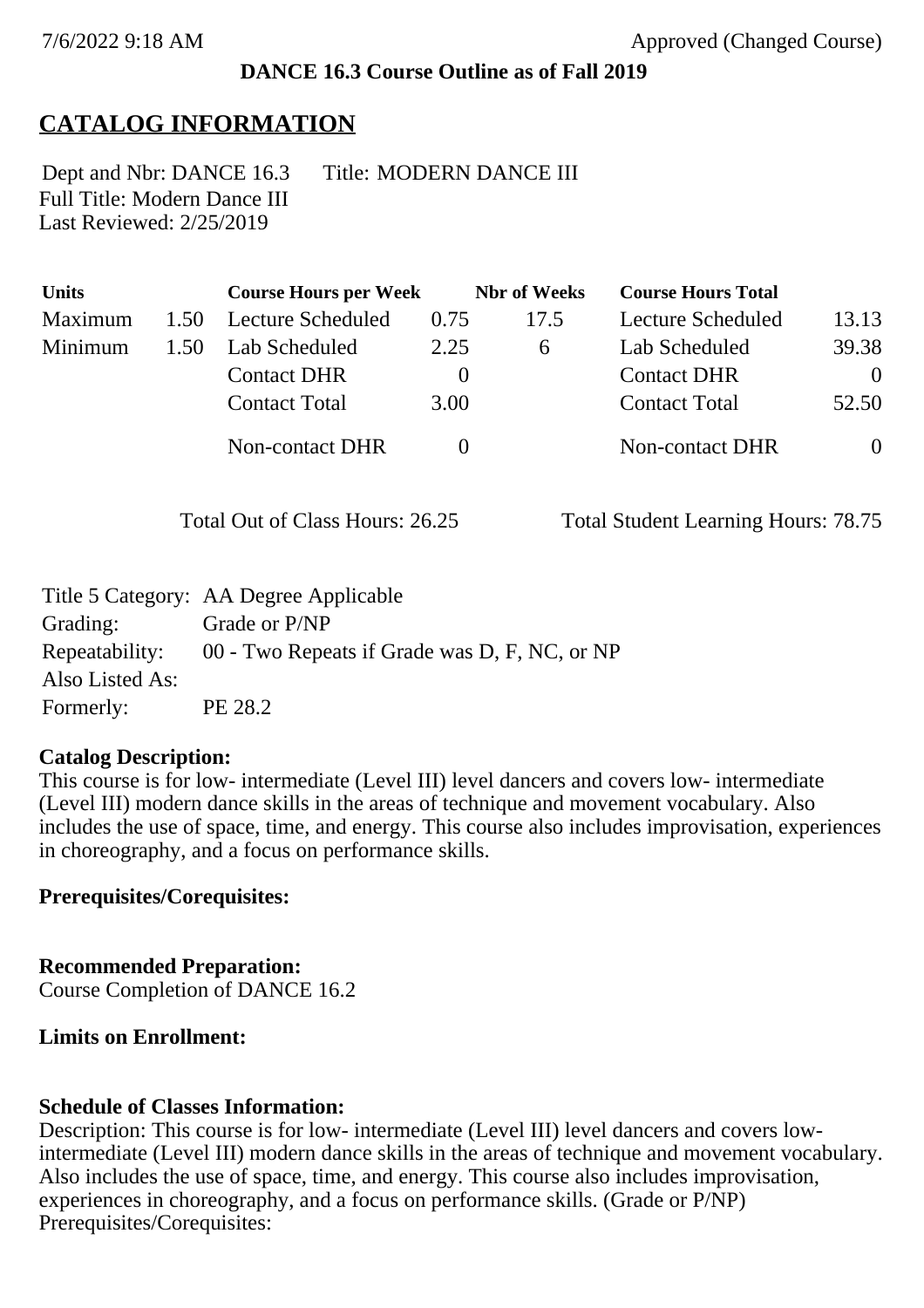## **ARTICULATION, MAJOR, and CERTIFICATION INFORMATION:**

| <b>AS Degree:</b><br>Area<br><b>CSU GE:</b><br><b>Transfer Area</b> |                                              |  |                  | Effective:<br>Effective: | Inactive:<br>Inactive: |
|---------------------------------------------------------------------|----------------------------------------------|--|------------------|--------------------------|------------------------|
| IGETC:                                                              | <b>Transfer Area</b>                         |  |                  | Effective:               | Inactive:              |
|                                                                     | <b>CSU Transfer:</b> Transferable Effective: |  | <b>Fall 1981</b> | Inactive:                |                        |
|                                                                     | <b>UC Transfer:</b> Transferable Effective:  |  | <b>Fall 1981</b> | Inactive:                |                        |

**CID:**

#### **Certificate/Major Applicable:**

[Both Certificate and Major Applicable](SR_ClassCheck.aspx?CourseKey=DANCE16.3)

## **COURSE CONTENT**

#### **Student Learning Outcomes:**

Upon completion of the course, students will be able to:

- 1. Execute and analyze low- intermediate (Level III) modern dance sequences using applicable dance vocabulary.
- 2. Perform low-intermediate (Level III) modern dance choreography.
- 3. Choreograph a low- intermediate (Level III) modern dance combination.

## **Objectives:**

Students will be able to:

- 1. Utilize modern dance terminology to describe low- intermediate (Level III) modern dance exercises, technical principles, and movement vocabulary.
- 2. Perform low- intermediate (Level III) modern dance warm-ups, techniques, stretching and strengthening exercises, and movement combinations.
- 3. Explain technical principles incorporated in low- intermediate (Level III) modern dance and apply these principles to the execution of low- intermediate (Level III) modern dance movement.
- 4. Analyze elements of space and energy inherent in low- intermediate (Level III) modern dance movement.
- 5. Create original dance movement through low- intermediate (Level III) level modern dance improvisations and choreographic studies.
- 6. Display performance skills in presentation of low- intermediate (Level III) modern dance choreography.
- 7. Identify rhythmic concepts and relate them to the execution of low- intermediate (Level III) modern dance movement.
- 8. Count low- intermediate (Level III) modern dance movement sequences.
- 9. Critique a modern dance performance or dance piece.

#### **Topics and Scope:**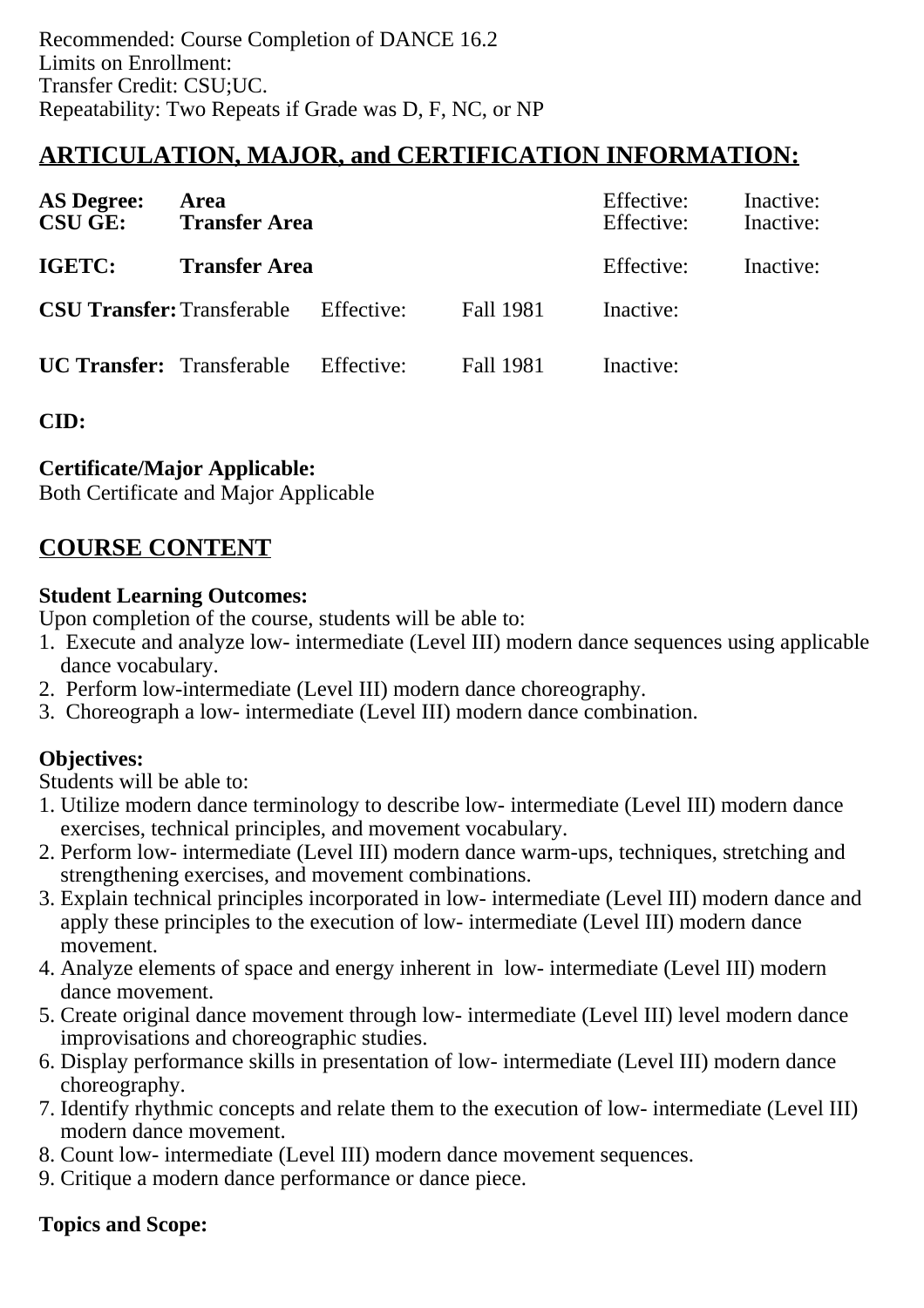- I. Level III Modern Dance Terminology and Corresponding Movement Vocabulary
- II. Level III Modern Dance Technique
	- A. Technical principles
		- 1. Alignment
		- 2. Balance
		- 3. Flexion
		- 4. Extension
		- 5. Turn-out and inward rotation of the legs
		- 6. Off-center movement
		- 7. Initiation of movement with breath and core
	- B. Floor work
		- 1. Warming up
		- 2. Stretching, extremity and core
		- 3. Strengthening
	- C. Locomotor movements
		- 1. Triplets
		- 2. Prances
		- 3. Walks
		- 4. Runs
		- 5. Leaps
	- D. Linking movements
		- 1. Across the floor
		- 2. Center combinations
- III. Picking Up and Retaining Choreography

#### IV. Elements of Dance in Level III Modern Dance Movement

- A. Space
	- 1. Use of level
	- 2. Facing
	- 3. Direction
	- 4. Dimension
	- 5. Planes
- B. Time
	- 1. Tempo
	- 2. Rhythm
- C. Energy
	- 1. Use of weight
	- 2. Movement qualities
- V. Performance Skills
	- A. Projection
	- B. Dynamics
	- C. Musicality (including reflecting musical mood, accents, dynamics in the performance of dance movement)
	- D. Managing performance anxiety
	- E. Use of breath
- VI. Creative Problem Solving Based on Elements of Modern Dance (Space, Time, and Energy) or other Paradigms such as Gesture and Contact
	- A. Improvisation
	- B. Choreographing a Level III level modern dance study
- VII. How to Execute Modern Dance Movement. Each instructor Approaches the "How to" of Executing Dance Movement Differently. Pedagogy may include:
	- A. Verbal descriptions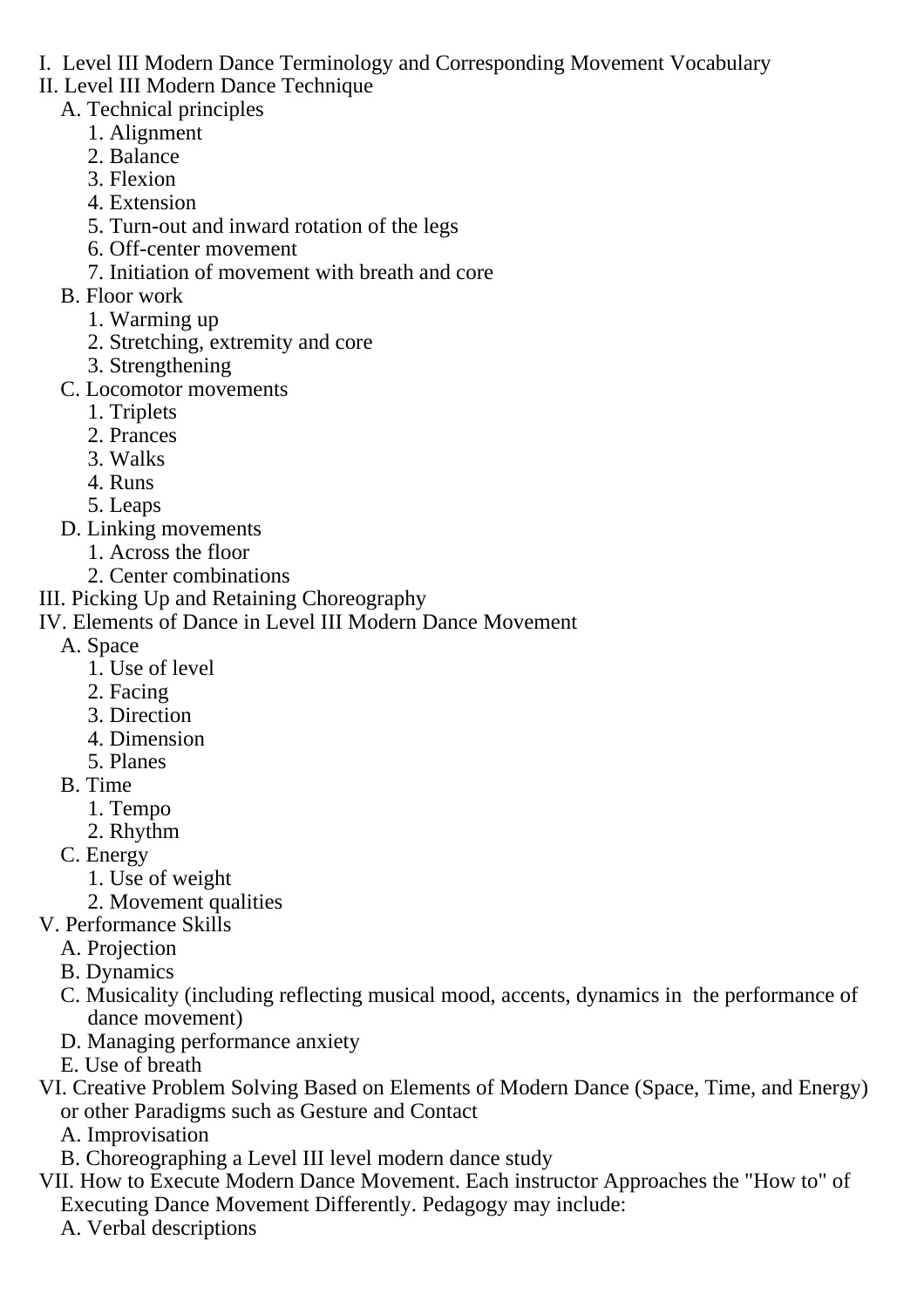- 1. Dance terminology
- 2. Use of imagery
- 3. Anatomical and kinesiological references
- B. Demonstration of movement
- C. Tactile information (hands-on)
- D. Kinesthetic awareness enhancing tools or methods
- E. Corrections
- F. Critical analysis of performed movement

VIII. Critiquing Modern Dance Choreography - What to Look for in a Modern Dance Work

All topics are covered in the lecture and lab portions of the course.

## **Assignment:**

Lecture-Related Assignments:

- 1. Weekly practice of instructor choreography and dance skills covered in class sessions
- 2. Choreographing original dance movement either alone or with a partner or group
- 3. Performing exercises to strengthen and/or stretch muscle groups required to execute dance movements
- 4. Written critique of a dance piece or performance (based on a performance from the current semester, or for video viewing option, instructor will provide or approve a video) (2 - 3 pages)
- 5. Reading of handouts and/or selected readings (5-10 pages per week)

#### Lab-Related Assignments:

- 1. Modern dance technique class activities assessed in terms of overall improvement (class performances)
- 2. Performance exams (1 3)
- 3. Improvisations (participation grade)
- 4. Note-taking
- 5. Practice sessions
- 6. Final exam

Optional assignments:

- 1. Modern dance video viewing and analysis
- 2. Partner activities focusing on dance technique
- 3. Student choreography work sessions

## **Methods of Evaluation/Basis of Grade:**

**Writing:** Assessment tools that demonstrate writing skills and/or require students to select, organize and explain ideas in writing.

**Problem Solving:** Assessment tools, other than exams, that demonstrate competence in computational or noncomputational problem solving skills.

Critique Writing 3 and the United States of the United States of the United States of the United States of the U  $5 - 11\%$